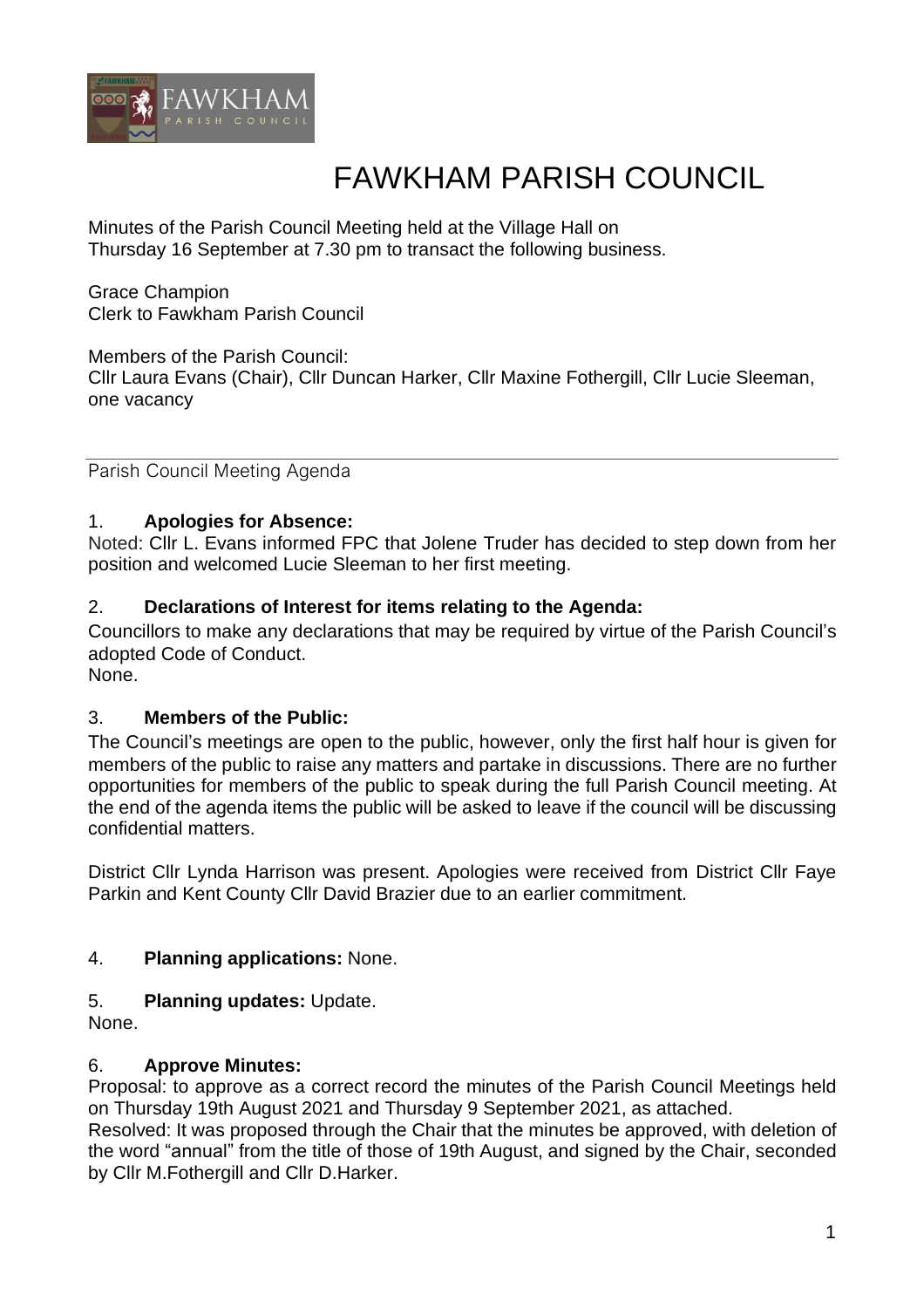# 7. **Matters Arising:**

Matters arising relating to the Minutes, not on this agenda.

Noted: Cllr L. Evans informed the PC that Kent Country Cllr D. Brazier is looking into the issues raised in relation to the path in Baldwins' Green Conservation Area.

Noted: Cllr L. Evans informed the PC of Hartley PC's response to the email sent in relation to the lorry signs that were erected in the conservation area of Fawkham.

Noted: Cllr L. Evans stated that a lorry watch session is due and findings from lorry watch sessions should then to be reported back to KCC. Cllr D. Harker offered to do a lorry watch session the following week.

Noted: Cllr L. Evans informed the PC that the PC's comments on the local housing needs survey have been sent to SDC and were being looked into.

Noted: Cllr L. Evans informed the PC on comments received from St. Mary's Church in relation to the smart bin which has recently been installed. Clerk to email comment to SDC and to query with SDC if signal is received from current bin location.

Noted: Cllr L. Evans asked for an update in relation to registering all village defibrillators with the ambulance service. Clerk to email registration form to Speedgate and Corinthians and to complete for the Rising Sun Inn.

Noted: Cllr L. Evans informed the PC that Laura Trott MP is planning on visiting Fawkham again in early October.

### 8. **Finance Approval:**

Expenditure and Income - details to be tabled. Approval of cheques and payments.

| Fawkham Parish Council 16th September 2021 Payment List |                              |                                                                 |          |
|---------------------------------------------------------|------------------------------|-----------------------------------------------------------------|----------|
| Date                                                    | Cheque No./Online<br>payment | Payee/For                                                       | Amount   |
| 16/09/21                                                | <b>ONLINE</b>                | L. Evans repayment - Amazon                                     | £17.51   |
| 16/09/21                                                | <b>ONLINE</b>                | L. Evans repayment - Survey Monkey                              | £99.00   |
| 16/09/21                                                | <b>ONLINE</b>                | L. Evans repayment - title plans                                | £9.00    |
| 16/09/21                                                | <b>ONLINE</b>                | L. Evans repayment - title plans                                | £6.00    |
| 16/09/21                                                | <b>ONLINE</b>                | L. Evans repayment - Instantprint                               | £36.44   |
| 16/09/21                                                | <b>ONLINE</b>                | Clerk Salary - L.Marchant                                       | £105.21  |
| 16/09/21                                                | <b>ONLINE</b>                | RH Gardening - Grass Cutting 3 sites - July                     | £200.00  |
| 16/09/21                                                | <b>ONLINE</b>                | RH Gardening - General Maintenance & School<br>Pathway - August | £185.00  |
| 16/09/21                                                | <b>ONLINE</b>                | RH Gardening - Grass Cutting 3 sites - August                   | £200.00  |
| 16/09/21                                                | <b>ONLINE</b>                | Clerk Salary - G. Champion                                      | £259.43  |
| 16/09/21                                                | <b>ONLINE</b>                | HMRC Tax payment for G.Champion Salary                          | £64.80   |
| 16/09/21                                                | <b>ONLINE</b>                | PKF Littlejohn LLP - limited assurance review                   | £240.00  |
|                                                         |                              | <b>Total</b>                                                    | £1422.39 |

Resolved: Expenditure and Income reviewed, invoices reviewed and approved by all. Online payments will be approved and authorised as per FPC financial regulations.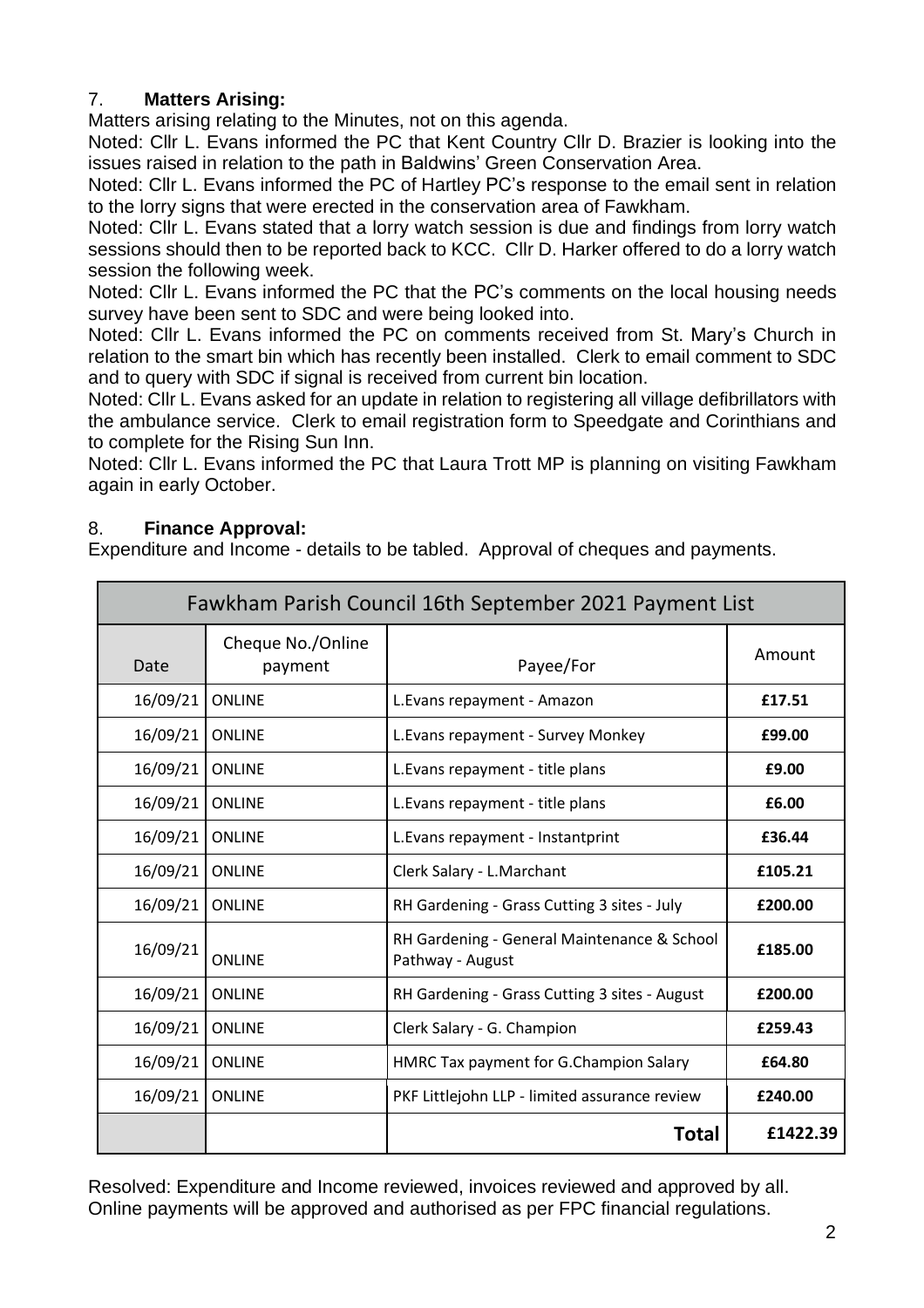# 9. **Co-option of new Parish Councillor:**

Update and agreement of actions.

Resolved: It was proposed by Cllr L. Evans and all agreed for the Clerk to start the process of filling the new Parish Councillor vacancy and if co-option was permitted the same vacancy notice will be used as for the previous vacancy, with a two week advertising period.

# 10. **War memorial service**

Proposal: to request the church to hold a service again for Fawkham this year on Sunday 14th November 2021.

Resolved: It was agreed by all to ask St. Mary's Church to hold the service again this year. Cllr L. Sleeman to liaise with the church on this item.

Noted: Cllr L. Evans suggested putting a post on Facebook to see if a volunteer would come forward for maintaining the war memorial on the village green. Cllr D. Harker offered to tidy the memorial ahead of the service if no volunteers come forward.

# 11. **Christmas tree lights**

Proposal: to ascertain if a repair is possible and, if not, to agree to the purchase of a replacement string.

#### https://www.festive-lights.com/outdoor-led-string-fairy-lights-connectable-black-rubbercable#217=1584

And a cost of £29.99 for 10m

Resolved: It was agreed to go ahead and purchase a replacement string as a back-up should the current lights not be repairable. It was also agreed to switch the lights on on November 27th and to propose and agree plans for this at the next meeting.

# 12. **Baldwin**'**s Green**

Proposal: to discuss the feedback received on the idea of sowing wildflower seeds instead of grass and agree whether to go ahead with this idea, up to a maximum cost of £30.

Resolved: Cllr L. Evans gave feedback from the Facebook poll stating that there was a clear majority in favour of this (45 yes, 5 no and 2 don't mind) and a couple of volunteers have also come forward. Cllr L. Evans also provided information received from those responsible for the wildflower meadows and verges in New Ash Green and gave insight to the procedure to be taken. It was agreed that seeds will be purchased and signs erected to say the area is now a wildflower area. Any excess seeds will be used on the Castle Hill/Steep Hill triangle and to re-sow the triangle on Rogers Wood Lane. Noted: Cllr D. Harker questioned the appearance of this during winter months and it was agreed that this would be monitored and the area could be reverted back if not successful.

# 13. **Neighbourhood Plan**

Update, including discussion of feedback from Small Grains picnic and agreement of actions for FPC to take.

Noted: Cllr L. Evans notified the PC that the Neighbourhood Plan will have a stall at the church fayre this weekend and updated the PC on the countryside surveys completed. Cllr L. Evans then updated the PC on the development of the plan and the steering group. Cllr L. Evans also sought approval from the PC to change the survey tool subscription and all were in favour of this, and the invoice will be presented for agreement at the next meeting. It was noted that the countryside surveys could be completed by senior residents at the village coffee mornings to be organised by Jolene Truder as those residents may not have access to Facebook/the PC website to be able to complete this to ensure their views are also included.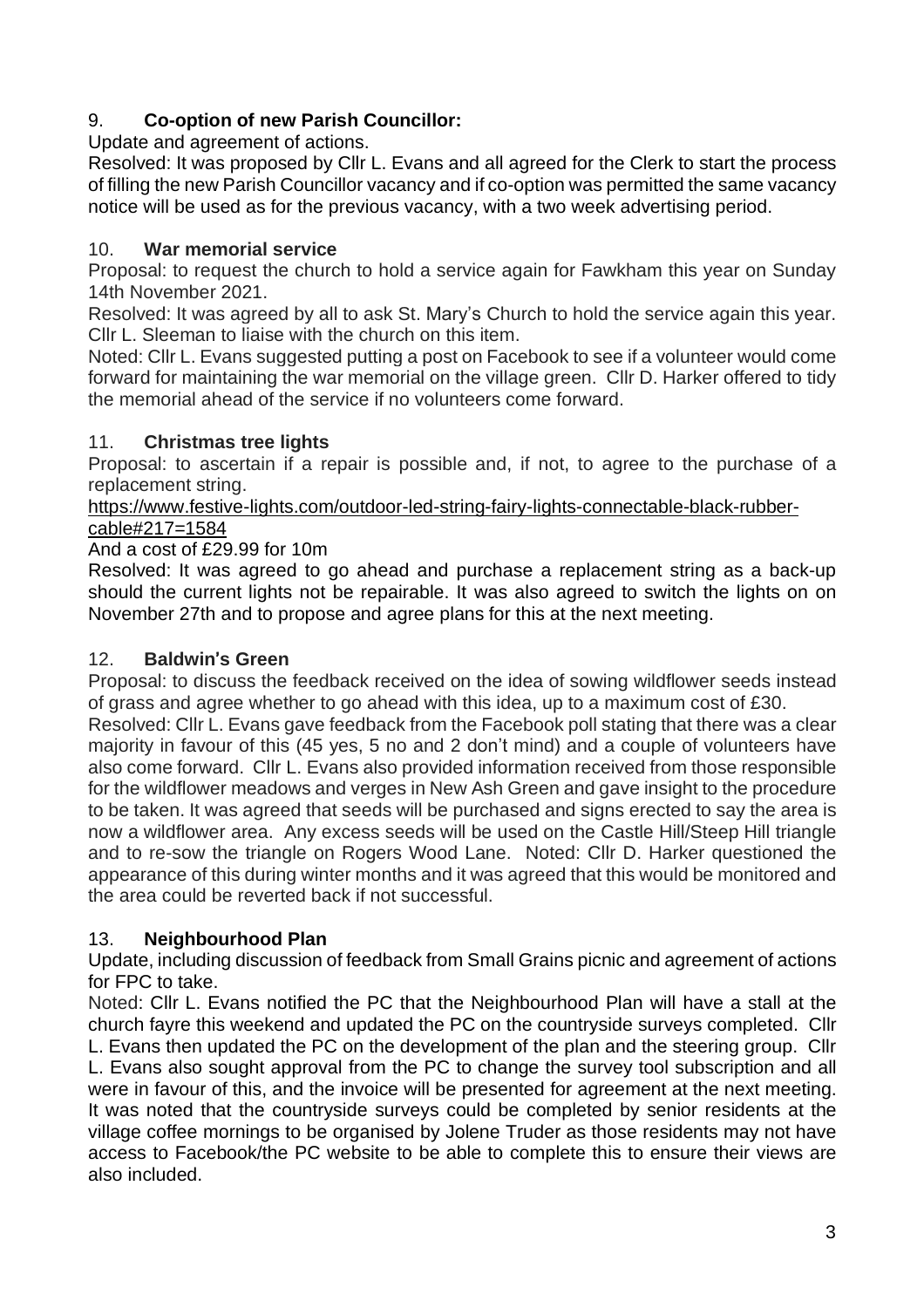Noted: Cllr L. Evans provided feedback from her visit to Fawkham Primary School this week. The Head Teacher was very supportive of the countryside survey and agreed to send this to all parents of pupils at the school. All pupils in the school have completed a questionnaire on what they think about the village of Fawkham.

Noted: It was noted that an anonymous letter had been sent to the previous Clerk in relation to the Neighbourhood Plan. It was agreed by all that anonymous letters would not be responded to, although the points raised would be considered.

Noted: It was noted that the PC need another Councillor to join the steering group to comply with the steering group terms of reference. Cllr L. Sleeman put herself forward for this and all were in agreement.

Noted: The feedback from the picnic held at Small Grains on Friday  $27<sup>th</sup>$  August was discussed. Around 20 residents attended and comments were also received from four households who were unable to attend. The grass being cut more regularly in this area was the most common preference, along with further parking places. Cllr L. Evans advised that the PC are awaiting the asset review from SDC to confirm if they have any plans for this site and/or whether they would be willing to let Fawkham take over its management.

Noted: Cllr M. Fothergill also questioned if there had been any update in relation to the presentation of the housing association properties and it was agreed that she would chase this up.

Noted: The PC discussed the email received from SDC in relation to the Small Grains hedge which stated that they do not have the capacity to cut this hedge back every 2-4 weeks to maintain this sightline and so are planning on removing a 6m section from the Small Grains junction and installing bollards to prevent vehicle access. All councillors agreed that this was the best way to move forward and that a leaflet would be posted to houses nearby to ensure residents are aware of this. Clerk to reply to SDC to confirm this, requesting that the bollards match existing bollards in Small Grains and that those existing bollards are also fixed as well as the road name signs.

# 14. **Traffic survey: update**

Noted: Cllr L. Evans informed the PC of the initial results from KCC's traffic survey and it was agreed by all that an invoice for the feasibility report would be requested from KCC for inclusion on the next FPC agenda.

# 15. **Chair and Councillors reports:**

To note any items not listed on the agenda

Noted: The Clerk reported to the PC that the External Auditor Report and Certificate for 2020/21 had been received and was deemed in accordance with Proper Practices and no other matters had been raised.

Noted: Cllr L. Evans advised the PC that plots of land are currently for sale near to Fawkham but this was not land for housing.

Noted: Cllr L. Evans informed the PC that she had emailed KCC in relation to the surface water flooding on Fawkham Road/Scratchers Lane, following contact from a resident.

Noted: Cllr M. Fothergill provided the PC with a summary from the Brandshatch Liaison meeting. Cllr M. Fothergill stated that fireworks and truck days will go ahead this year with the fireworks being held earlier in the evening and usual notices being given to residents with animals. There is currently no known date for residents' day.

Noted: Cllr D. Harker informed the PC that there had recently been four instances of flytipping and all had been reported to KCC and dealt with quickly.

# 16. **Open Forum for Councillors to raise matters to be placed on the next agenda:**